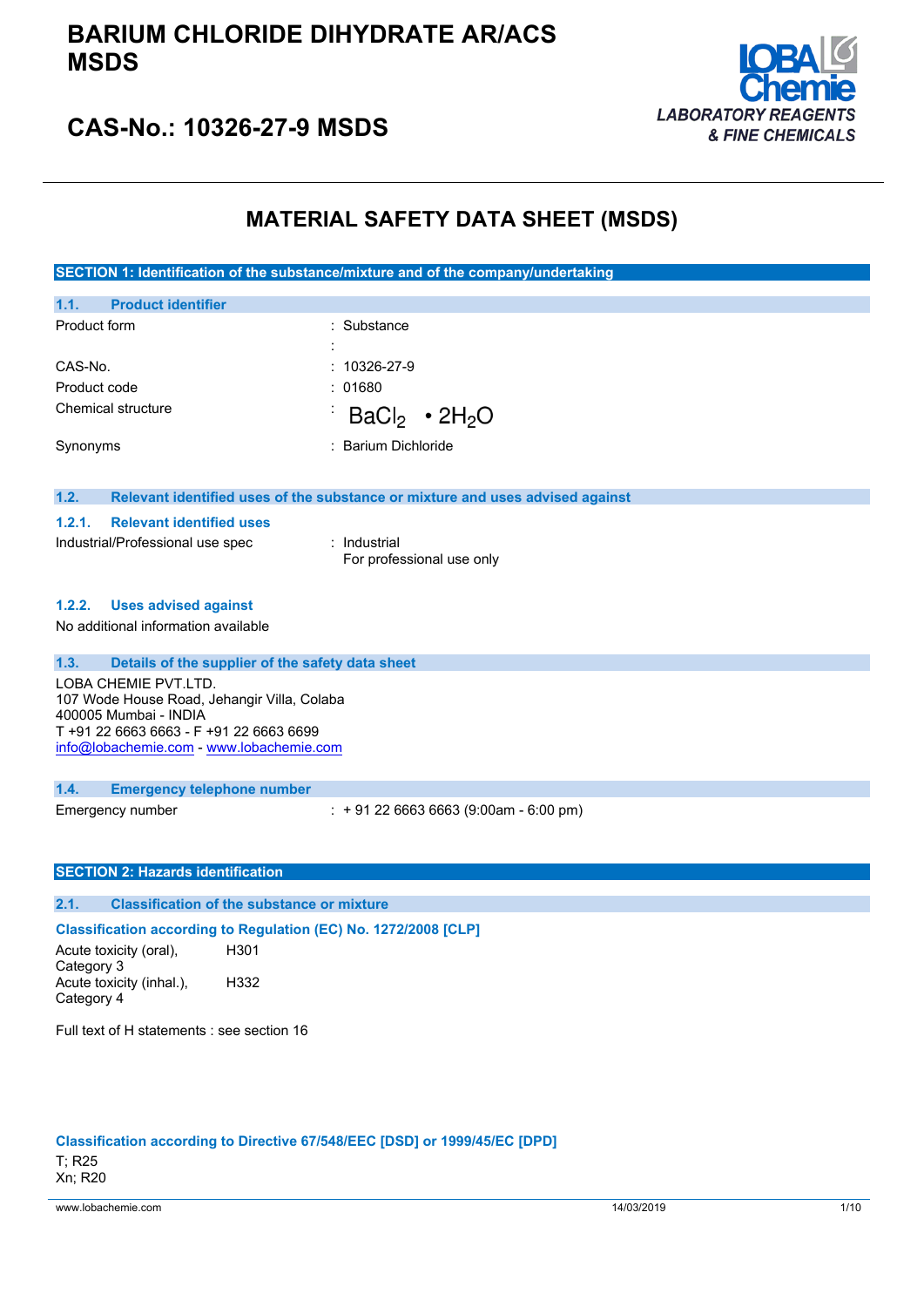Safety Data Sheet

Full text of R-phrases: see section 16

### **Adverse physicochemical, human health and environmental effects** No additional information available

**2.2. Label elements Labelling according to** Regulation (EC) No. 1272/2008 [CLP] Hazard pictograms (CLP) in the state of the state of the state of the state of the state of the state of the state of the state of the state of the state of the state of the state of the state of the state of the state of GHS06 Signal word (CLP) : Danger Hazard statements (CLP) : H301 - Toxic if swallowed. H332 - Harmful if inhaled. Precautionary statements (CLP) : P301+P310 - IF SWALLOWED: Immediately call a POISON CENTER/doctor

| 2.3. | <b>Other hazards</b>                |
|------|-------------------------------------|
|      | No additional information available |

| <b>SECTION 3: Composition/information on ingredients</b> |                                  |  |
|----------------------------------------------------------|----------------------------------|--|
|                                                          |                                  |  |
| 3.1.                                                     | <b>Substances</b>                |  |
| Name                                                     | BARIUM CHLORIDE DIHYDRATE AR/ACS |  |
| CAS-No.                                                  | $: 10326-27-9$                   |  |

Full text of R- and H-statements: see section 16

| 3.2            |  |  |  |  |
|----------------|--|--|--|--|
| Not applicable |  |  |  |  |

| <b>SECTION 4: First aid measures</b>                                |                                                                                                                                                                                     |
|---------------------------------------------------------------------|-------------------------------------------------------------------------------------------------------------------------------------------------------------------------------------|
|                                                                     |                                                                                                                                                                                     |
| 4.1.<br><b>Description of first aid measures</b>                    |                                                                                                                                                                                     |
| First-aid measures after inhalation                                 | : Remove person to fresh air and keep comfortable for breathing.                                                                                                                    |
| First-aid measures after skin contact                               | : Wash with plenty of water $/$ Get immediate medical advice/attention.                                                                                                             |
| First-aid measures after eye contact                                | : If eye irritation persists: Get medical advice/attention. Rinse cautiously with water for<br>several minutes. Remove contact lenses, if present and easy to do. Continue rinsing. |
| First-aid measures after ingestion                                  | : Rinse mouth. Obtain emergency medical attention.                                                                                                                                  |
| 4.2.<br>Most important symptoms and effects, both acute and delayed |                                                                                                                                                                                     |
| Symptoms/effects after inhalation                                   | $:$ Harmful if inhaled.                                                                                                                                                             |
| Symptoms/effects after ingestion                                    | : Toxic if swallowed.                                                                                                                                                               |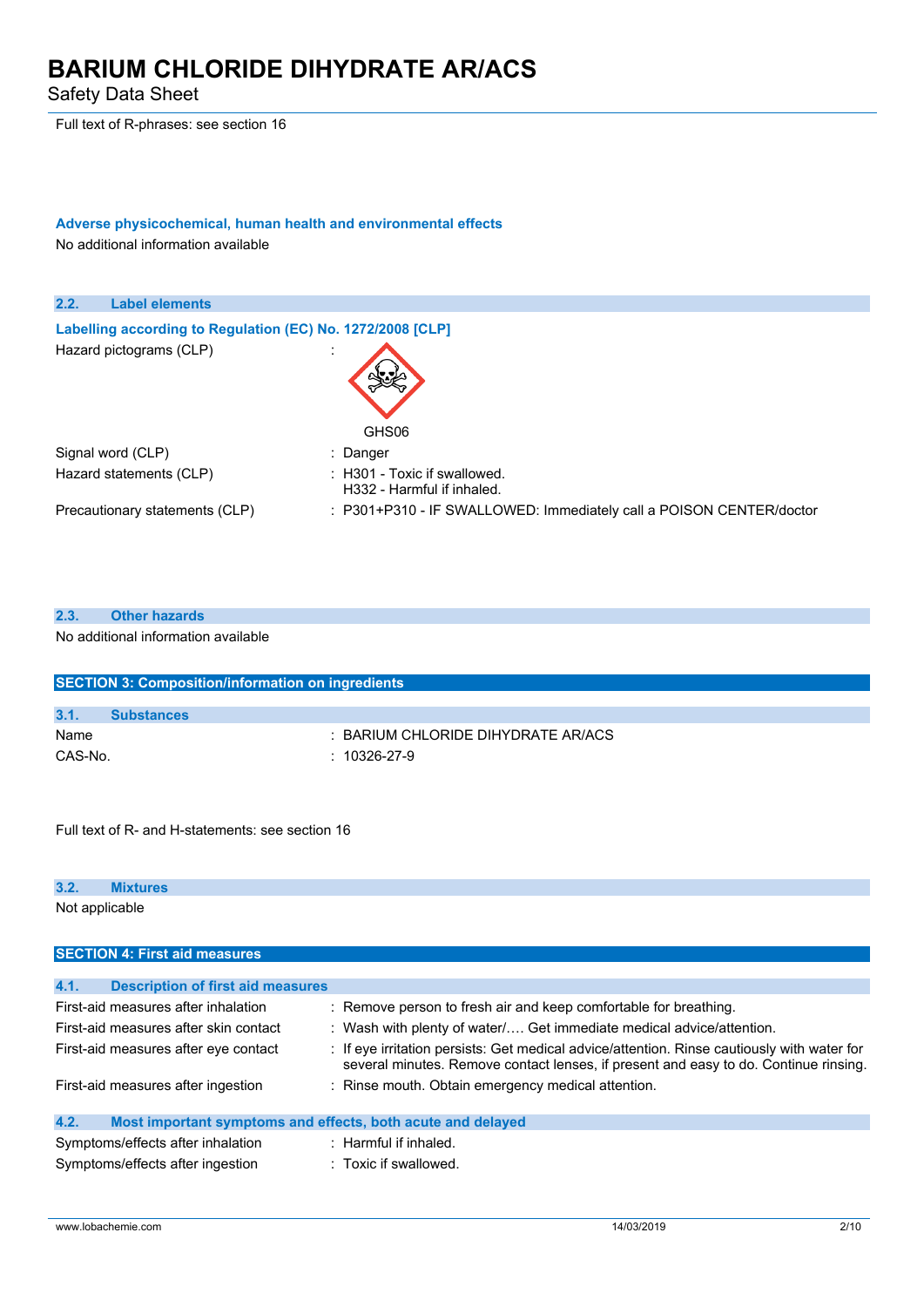Safety Data Sheet

| 4.3.<br>Treat symptomatically.                                                                                                                                        | Indication of any immediate medical attention and special treatment needed                                                                                                                                                                                           |
|-----------------------------------------------------------------------------------------------------------------------------------------------------------------------|----------------------------------------------------------------------------------------------------------------------------------------------------------------------------------------------------------------------------------------------------------------------|
| <b>SECTION 5: Firefighting measures</b>                                                                                                                               |                                                                                                                                                                                                                                                                      |
| 5.1.<br><b>Extinguishing media</b><br>Suitable extinguishing media<br>Unsuitable extinguishing media<br>5.2.<br>Special hazards arising from the substance or mixture | : Carbon dioxide. Dry powder. Foam. Water spray.<br>: Do not use a heavy water stream.                                                                                                                                                                               |
| No additional information available                                                                                                                                   |                                                                                                                                                                                                                                                                      |
| 5.3.<br><b>Advice for firefighters</b>                                                                                                                                |                                                                                                                                                                                                                                                                      |
| Protection during firefighting                                                                                                                                        | : Do not enter fire area without proper protective equipment, including respiratory<br>protection.                                                                                                                                                                   |
| <b>SECTION 6: Accidental release measures</b>                                                                                                                         |                                                                                                                                                                                                                                                                      |
| 6.1.                                                                                                                                                                  | Personal precautions, protective equipment and emergency procedures                                                                                                                                                                                                  |
| 6.1.1.<br>For non-emergency personnel<br><b>Emergency procedures</b>                                                                                                  | : Evacuate unnecessary personnel.                                                                                                                                                                                                                                    |
| For emergency responders<br>6.1.2.<br>Protective equipment<br><b>Emergency procedures</b>                                                                             | : Use personal protective equipment as required.<br>: Ventilate area.                                                                                                                                                                                                |
| 6.2.<br><b>Environmental precautions</b>                                                                                                                              |                                                                                                                                                                                                                                                                      |
| Avoid release to the environment.                                                                                                                                     |                                                                                                                                                                                                                                                                      |
| 6.3.<br>Methods and material for containment and cleaning up                                                                                                          |                                                                                                                                                                                                                                                                      |
| Methods for cleaning up                                                                                                                                               | : Soak up spills with inert solids, such as clay or diatomaceous earth as soon as<br>possible. On land, sweep or shovel into suitable containers.                                                                                                                    |
| <b>Reference to other sections</b><br>6.4.                                                                                                                            |                                                                                                                                                                                                                                                                      |
| No additional information available                                                                                                                                   |                                                                                                                                                                                                                                                                      |
| <b>SECTION 7: Handling and storage</b>                                                                                                                                |                                                                                                                                                                                                                                                                      |
| 7.1.<br><b>Precautions for safe handling</b>                                                                                                                          |                                                                                                                                                                                                                                                                      |
| Precautions for safe handling<br>Hygiene measures                                                                                                                     | : Avoid contact with skin and eyes. Do not breathe vapours. Avoid dust formation.<br>Do not eat, drink or smoke when using this product. Wash hands and other exposed<br>areas with mild soap and water before eating, drinking or smoking and when leaving<br>work. |
| 7.2.<br><b>Conditions for safe storage, including any incompatibilities</b>                                                                                           |                                                                                                                                                                                                                                                                      |
| Storage conditions                                                                                                                                                    | : Store in a well-ventilated place. Keep container tightly closed.                                                                                                                                                                                                   |
| 7.3.<br><b>Specific end use(s)</b><br>No additional information available                                                                                             |                                                                                                                                                                                                                                                                      |
| <b>SECTION 8: Exposure controls/personal protection</b>                                                                                                               |                                                                                                                                                                                                                                                                      |
|                                                                                                                                                                       |                                                                                                                                                                                                                                                                      |
| 8.1.<br><b>Control parameters</b><br>No additional information available                                                                                              |                                                                                                                                                                                                                                                                      |
|                                                                                                                                                                       |                                                                                                                                                                                                                                                                      |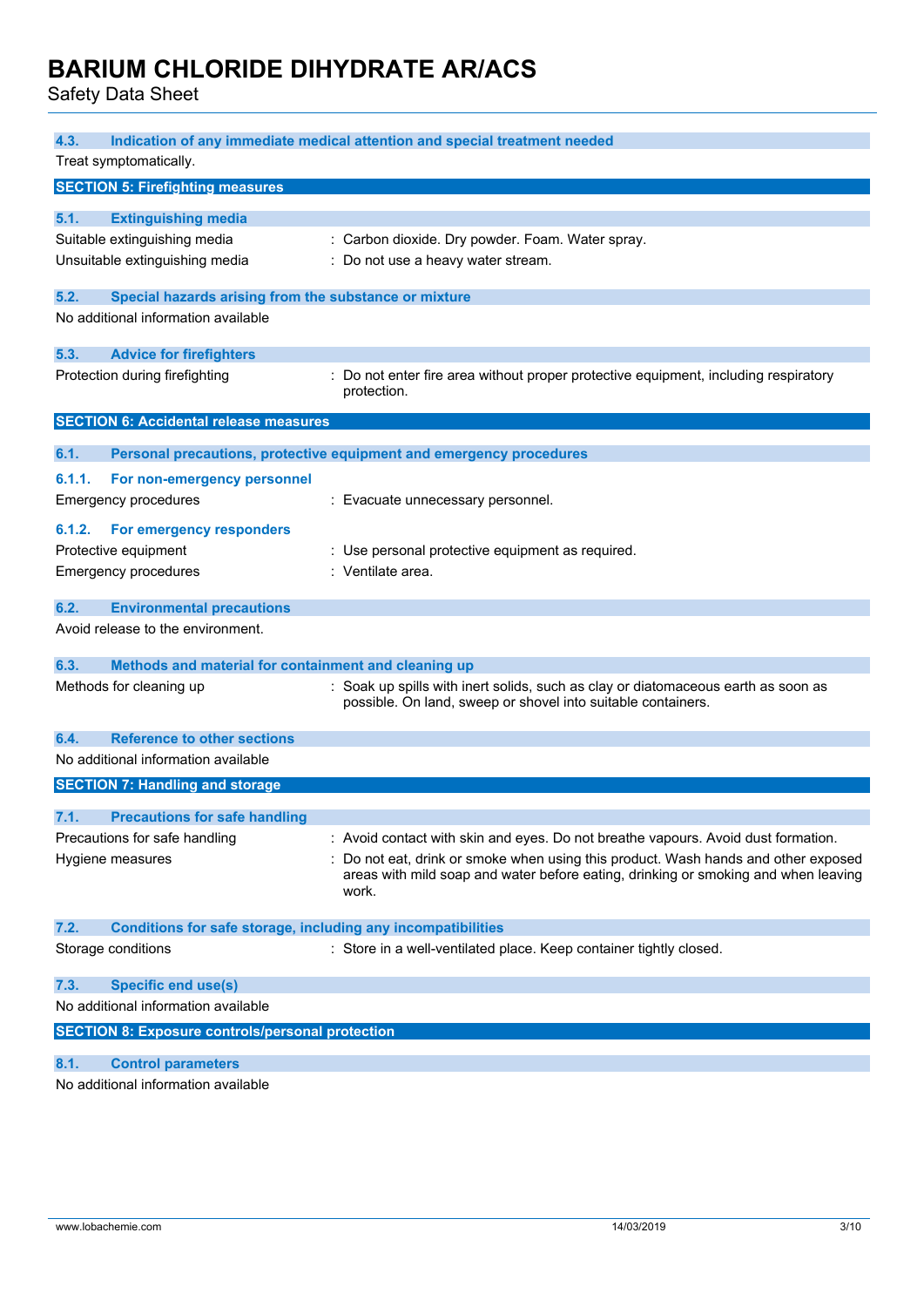Safety Data Sheet

| <b>Exposure controls</b><br>8.2.                                                |                                                        |
|---------------------------------------------------------------------------------|--------------------------------------------------------|
| Hand protection                                                                 | : Protective gloves                                    |
| Eye protection                                                                  | : Chemical goggles or safety glasses                   |
| Skin and body protection                                                        | : Wear suitable protective clothing                    |
| Respiratory protection                                                          | : Wear respiratory protection.                         |
| <b>SECTION 9: Physical and chemical properties</b>                              |                                                        |
| 9.1.<br>Information on basic physical and chemical properties<br>Physical state | : Solid                                                |
| Molecular mass                                                                  | : 244.28 g/mol                                         |
| Colour                                                                          | : White powder.                                        |
| Odour                                                                           | : odourless.                                           |
| Odour threshold                                                                 | : No data available                                    |
| pH                                                                              | : 5 - 8 at 50 g/l at 25 °C                             |
| Relative evaporation rate (butylacetate=1)                                      | : No data available                                    |
| Melting point                                                                   | : 963 °C                                               |
| Freezing point                                                                  | No data available                                      |
| Boiling point                                                                   | : 1560 °C                                              |
| Flash point                                                                     | : No data available                                    |
| Auto-ignition temperature                                                       | : No data available                                    |
| Decomposition temperature                                                       | : No data available                                    |
| Flammability (solid, gas)                                                       | : No data available                                    |
| Vapour pressure                                                                 | No data available                                      |
| Relative vapour density at 20 °C                                                | : No data available                                    |
| Relative density                                                                | : No data available                                    |
| Density<br>Solubility                                                           | : $3.86$ g/cm <sup>3</sup><br>: Water: 31 g/100ml @ 0C |
| Log Pow                                                                         | : No data available                                    |
| Viscosity, kinematic                                                            | : No data available                                    |
| Viscosity, dynamic                                                              | No data available                                      |
| <b>Explosive properties</b>                                                     | : No data available                                    |
| Oxidising properties                                                            | No data available                                      |
| <b>Explosive limits</b>                                                         | No data available                                      |

### **9.2. Other information**

No additional information available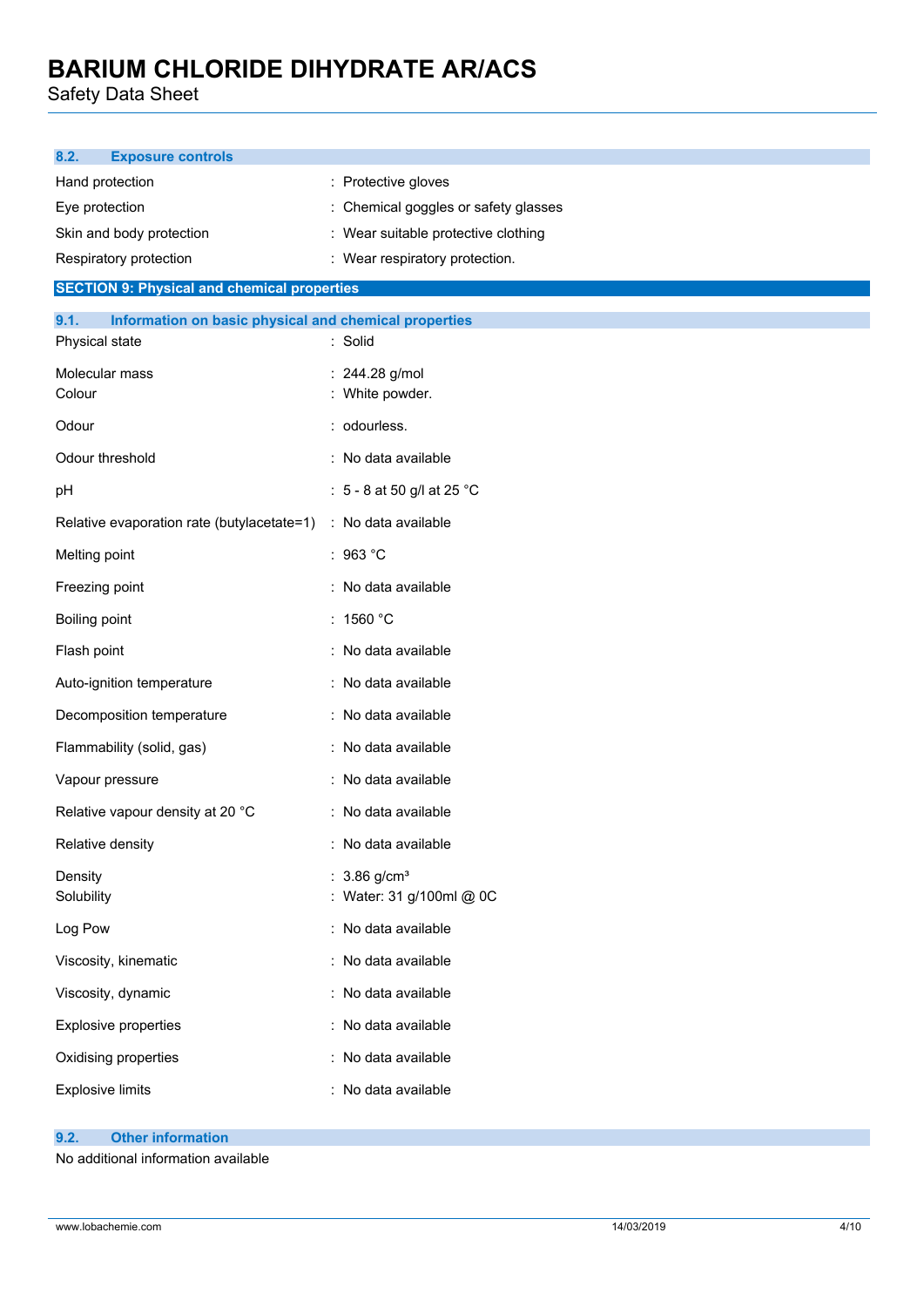Safety Data Sheet

| <b>SECTION 10: Stability and reactivity</b>                                               |                                           |
|-------------------------------------------------------------------------------------------|-------------------------------------------|
|                                                                                           |                                           |
| 10.1.<br><b>Reactivity</b><br>No additional information available                         |                                           |
|                                                                                           |                                           |
| 10.2.<br><b>Chemical stability</b>                                                        |                                           |
| Stable under normal conditions.                                                           |                                           |
|                                                                                           |                                           |
| <b>Possibility of hazardous reactions</b><br>10.3.<br>No additional information available |                                           |
|                                                                                           |                                           |
| <b>Conditions to avoid</b><br>10.4.                                                       |                                           |
| Air contact. Direct sunlight. Moisture.                                                   |                                           |
|                                                                                           |                                           |
| 10.5.<br><b>Incompatible materials</b>                                                    |                                           |
| No additional information available                                                       |                                           |
| 10.6.<br><b>Hazardous decomposition products</b>                                          |                                           |
| No additional information available                                                       |                                           |
|                                                                                           |                                           |
| <b>SECTION 11: Toxicological information</b>                                              |                                           |
|                                                                                           |                                           |
| 11.1.<br><b>Information on toxicological effects</b>                                      |                                           |
| Acute toxicity                                                                            | : Toxic if swallowed. Harmful if inhaled. |
|                                                                                           |                                           |
|                                                                                           |                                           |
| Skin corrosion/irritation                                                                 | : Not classified                          |
|                                                                                           | pH: 5 - 8 at 50 g/l at 25 °C              |
| Serious eye damage/irritation                                                             | : Not classified                          |
|                                                                                           | pH: 5 - 8 at 50 g/l at 25 °C              |
| Respiratory or skin sensitisation                                                         | : Not classified                          |
| Germ cell mutagenicity                                                                    | Not classified                            |
| Carcinogenicity                                                                           | : Not classified                          |
|                                                                                           |                                           |
| Reproductive toxicity                                                                     | Not classified                            |
| STOT-single exposure                                                                      | Not classified                            |
|                                                                                           |                                           |
| STOT-repeated exposure                                                                    | : Not classified                          |
|                                                                                           |                                           |
|                                                                                           |                                           |
| Aspiration hazard                                                                         | : Not classified                          |
|                                                                                           |                                           |
|                                                                                           |                                           |
|                                                                                           |                                           |
| Potential adverse human health effects<br>and symptoms                                    | : Toxic if swallowed.                     |
|                                                                                           |                                           |
| <b>SECTION 12: Ecological information</b>                                                 |                                           |
| <b>Toxicity</b><br>12.1.                                                                  |                                           |
| No additional information available                                                       |                                           |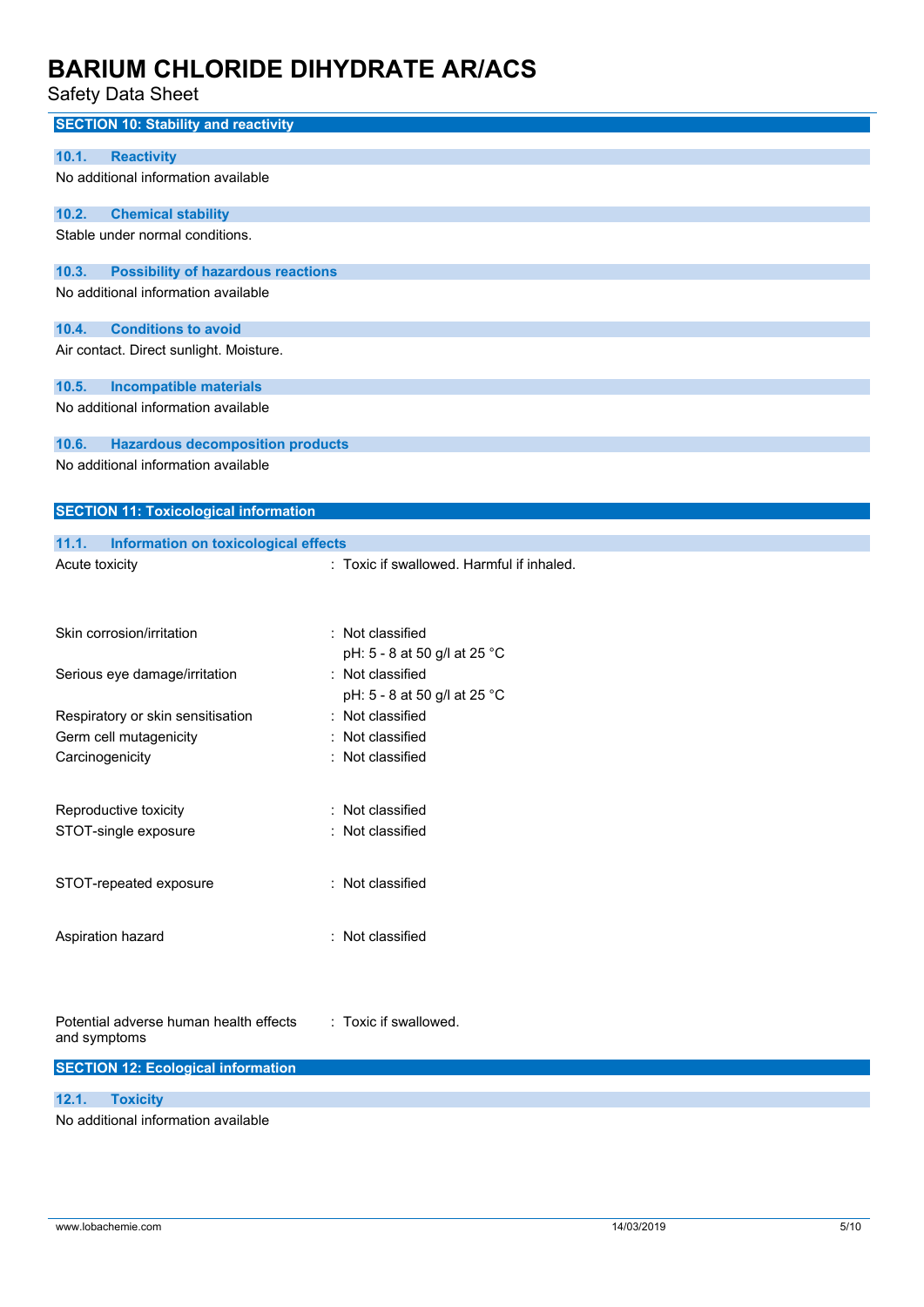Safety Data Sheet

| 12.2.<br><b>Persistence and degradability</b>            |                                                                                  |
|----------------------------------------------------------|----------------------------------------------------------------------------------|
| No additional information available                      |                                                                                  |
| 12.3.<br><b>Bioaccumulative potential</b>                |                                                                                  |
| No additional information available                      |                                                                                  |
|                                                          |                                                                                  |
| 12.4.<br><b>Mobility in soil</b>                         |                                                                                  |
| No additional information available                      |                                                                                  |
|                                                          |                                                                                  |
| 12.5.<br><b>Results of PBT and vPvB assessment</b>       |                                                                                  |
| No additional information available                      |                                                                                  |
|                                                          |                                                                                  |
|                                                          |                                                                                  |
| <b>Other adverse effects</b><br>12.6.                    |                                                                                  |
| No additional information available                      |                                                                                  |
| <b>SECTION 13: Disposal considerations</b>               |                                                                                  |
| 13.1.<br><b>Waste treatment methods</b>                  |                                                                                  |
| Product/Packaging disposal                               | Dispose of contents/container to hazardous or special waste collection point, in |
| recommendations                                          | accordance with local, regional, national and/or international regulation.       |
| Ecology - waste materials                                | : Hazardous waste due to toxicity.                                               |
| <b>SECTION 14: Transport information</b>                 |                                                                                  |
|                                                          |                                                                                  |
| In accordance with ADR / RID / IMDG / IATA / ADN         |                                                                                  |
|                                                          |                                                                                  |
|                                                          |                                                                                  |
| 14.1.<br><b>UN number</b>                                |                                                                                  |
| UN-No. (ADR)                                             | 1564                                                                             |
| UN-No. (IMDG)                                            | 1564                                                                             |
| UN-No. (IATA)                                            | 1564                                                                             |
| UN-No. (ADN)                                             | 1564                                                                             |
| UN-No. (RID)                                             | : 1564                                                                           |
|                                                          |                                                                                  |
| 14.2.<br><b>UN proper shipping name</b>                  |                                                                                  |
| Proper Shipping Name (ADR)                               | : BARIUM COMPOUND, N.O.S.                                                        |
| Proper Shipping Name (IMDG)                              | : BARIUM COMPOUND, N.O.S.                                                        |
| Proper Shipping Name (IATA)                              | Barium compound, n.o.s.                                                          |
| Proper Shipping Name (ADN)<br>Proper Shipping Name (RID) | BARIUM COMPOUND, N.O.S.<br>BARIUM COMPOUND, N.O.S.                               |
| Transport document description (ADR)                     | : UN 1564 BARIUM COMPOUND, N.O.S., 6.1, III, (E)                                 |
| Transport document description (IMDG)                    | : UN 1564 BARIUM COMPOUND, N.O.S., 6.1, III                                      |
| Transport document description (IATA)                    | : UN 1564 Barium compound, n.o.s., 6.1, III                                      |
| Transport document description (ADN)                     | : UN 1564 BARIUM COMPOUND, N.O.S., 6.1, III                                      |
| Transport document description (RID)                     | : UN 1564 BARIUM COMPOUND, N.O.S., 6.1, III                                      |
|                                                          |                                                                                  |
| 14.3.<br><b>Transport hazard class(es)</b>               |                                                                                  |
| <b>ADR</b>                                               |                                                                                  |
| Transport hazard class(es) (ADR)<br>Danger labels (ADR)  | : 6.1<br>: 6.1                                                                   |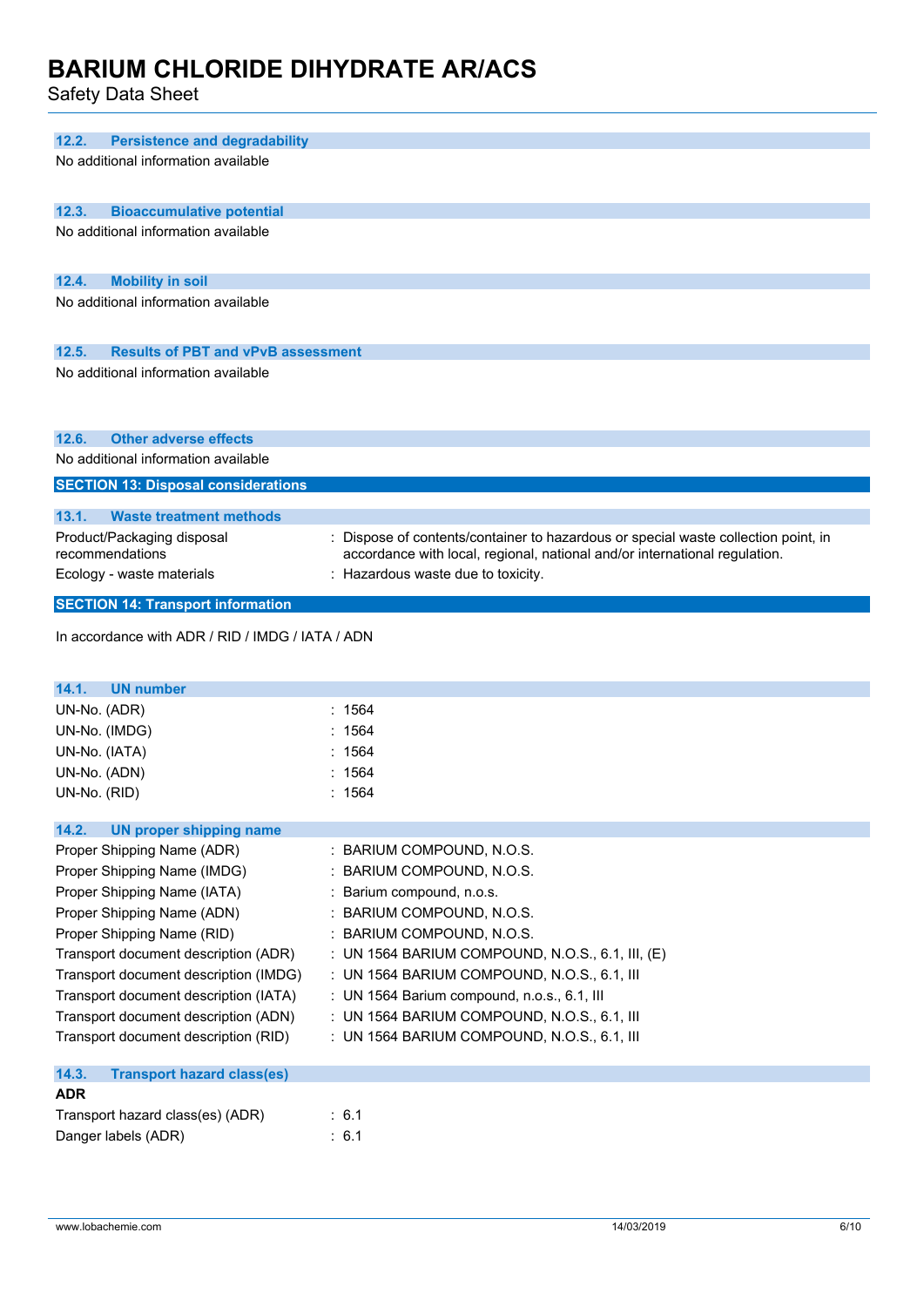Safety Data Sheet

**IMDG**

**IATA**

**ADN**

**RID**

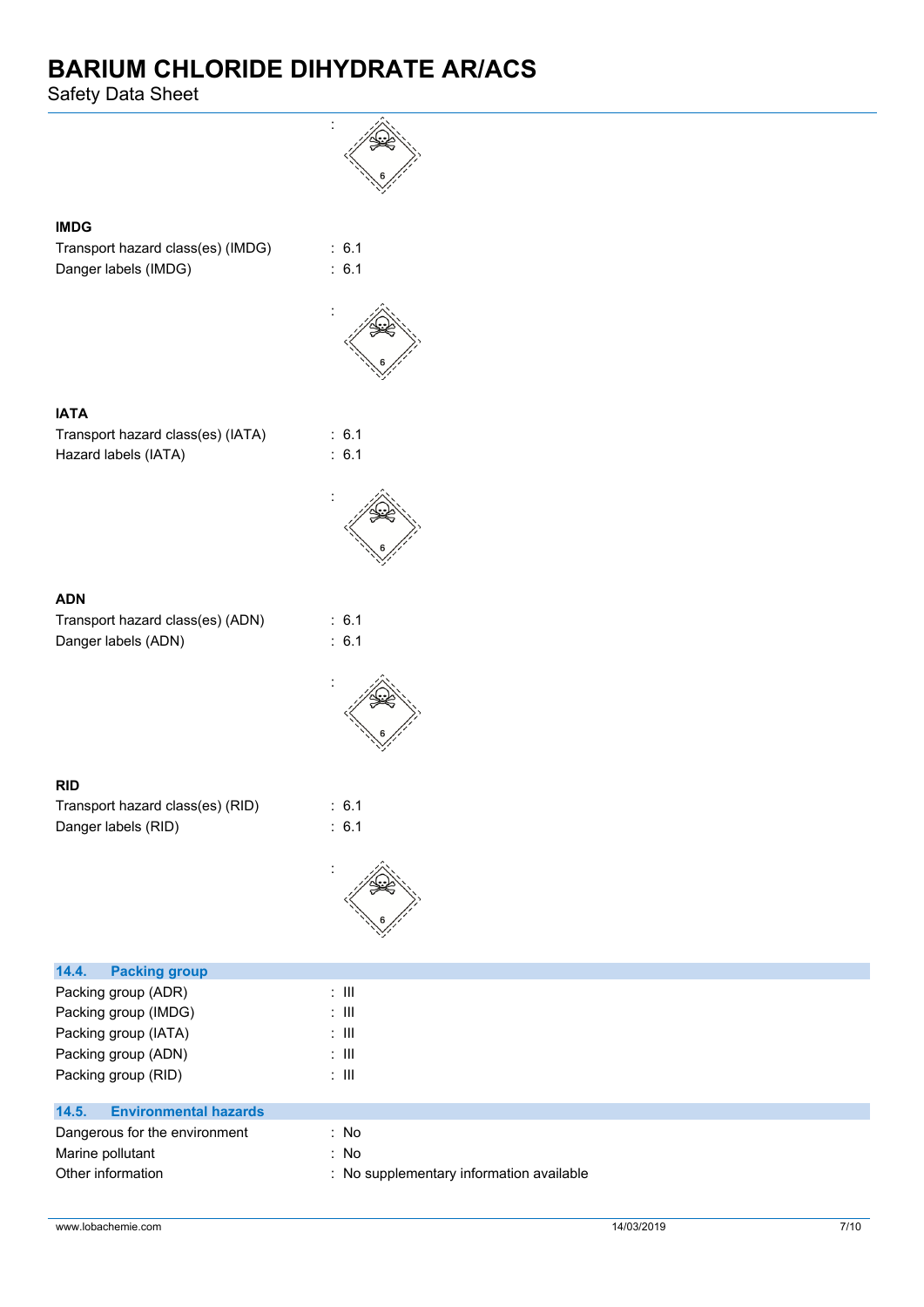Safety Data Sheet

### **14.6. Special precautions for user**

### **- Overland transport**

| Classification code (ADR)                                                  | : T5                                                                                     |
|----------------------------------------------------------------------------|------------------------------------------------------------------------------------------|
| Special provisions (ADR)                                                   | : 177, 274, 513, 587                                                                     |
| Limited quantities (ADR)                                                   | :5kg                                                                                     |
| Excepted quantities (ADR)                                                  | : E1                                                                                     |
| Packing instructions (ADR)                                                 | : P002, IBC08, LP02, R001                                                                |
| Special packing provisions (ADR)                                           | $\therefore$ B3                                                                          |
| Mixed packing provisions (ADR)                                             | : MP10                                                                                   |
| Portable tank and bulk container<br>instructions (ADR)                     | $:$ T1                                                                                   |
| Portable tank and bulk container special<br>provisions (ADR)               | : TP33                                                                                   |
| Tank code (ADR)                                                            | : SGAH, L4BH                                                                             |
| Tank special provisions (ADR)                                              | : TU15, TE19                                                                             |
| Vehicle for tank carriage                                                  | : AT                                                                                     |
| Transport category (ADR)                                                   | : 2                                                                                      |
| Special provisions for carriage - Bulk<br>(ADR)                            | : VC1, VC2, AP7                                                                          |
| Special provisions for carriage - Loading,<br>unloading and handling (ADR) | : CV13, CV28                                                                             |
| Special provisions for carriage - Operation<br>(ADR)                       | $:$ S9                                                                                   |
| Hazard identification number (Kemler No.)                                  | $\therefore 60$                                                                          |
| Orange plates                                                              | 60<br>1564                                                                               |
| Tunnel restriction code (ADR)                                              | $\colon E$                                                                               |
| EAC code                                                                   | : 2Z                                                                                     |
|                                                                            |                                                                                          |
| - Transport by sea                                                         |                                                                                          |
| Special provisions (IMDG)                                                  | : $177, 223, 274$                                                                        |
| Packing instructions (IMDG)                                                | : P002, LP02                                                                             |
| IBC packing instructions (IMDG)                                            | : IBC08                                                                                  |
| IBC special provisions (IMDG)                                              | : B3                                                                                     |
| Tank instructions (IMDG)                                                   | $:$ T1                                                                                   |
| Tank special provisions (IMDG)                                             | : TP33                                                                                   |
| EmS-No. (Fire)                                                             | $: F-A$                                                                                  |
| EmS-No. (Spillage)                                                         |                                                                                          |
|                                                                            | $: S-A$                                                                                  |
| Stowage category (IMDG)                                                    | : A                                                                                      |
| Properties and observations (IMDG)                                         | : White powder, lumps or crystals. Toxic if swallowed, by skin contact or by inhalation. |
| MFAG-No                                                                    | : 154                                                                                    |
| - Air transport                                                            |                                                                                          |
| PCA Excepted quantities (IATA)                                             | $\therefore$ E1                                                                          |
| PCA Limited quantities (IATA)                                              | : Y645                                                                                   |
| PCA limited quantity max net quantity<br>(IATA)                            | : 10kg                                                                                   |
| PCA packing instructions (IATA)                                            | : 670                                                                                    |
| PCA max net quantity (IATA)                                                | : 100kg                                                                                  |
| CAO packing instructions (IATA)                                            | : 677                                                                                    |
| CAO max net quantity (IATA)                                                | : 200kg                                                                                  |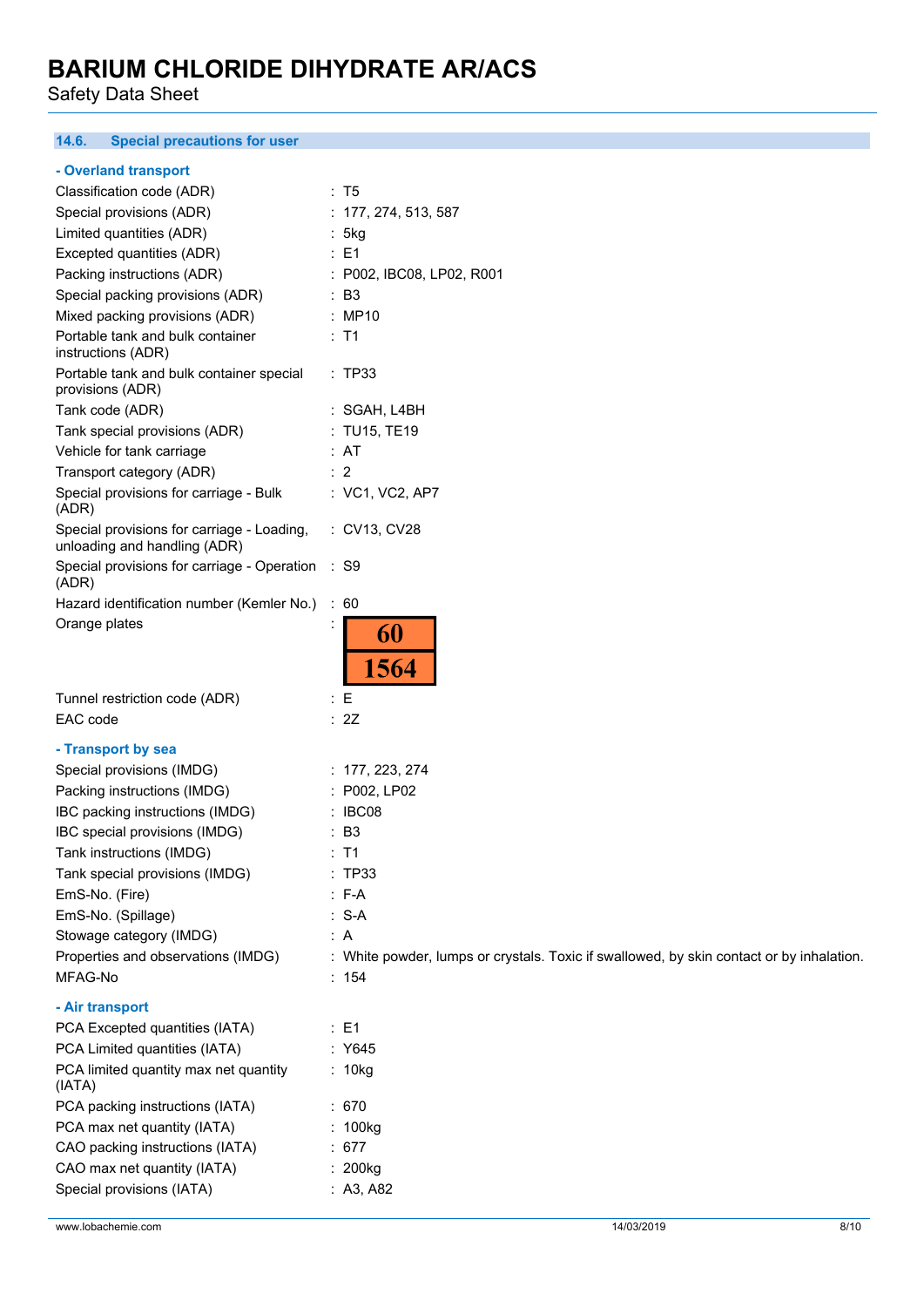Safety Data Sheet

| ERG code (IATA)                                                            | : 6L                        |
|----------------------------------------------------------------------------|-----------------------------|
|                                                                            |                             |
| - Inland waterway transport                                                |                             |
| Classification code (ADN)                                                  | : T5                        |
| Special provisions (ADN)                                                   | : $177, 274, 513, 587, 802$ |
| Limited quantities (ADN)                                                   | $: 5$ kg                    |
| Excepted quantities (ADN)                                                  | $\therefore$ E1             |
| Equipment required (ADN)                                                   | $:$ PP, EP                  |
| Number of blue cones/lights (ADN)                                          | $\therefore$ 0              |
| - Rail transport                                                           |                             |
| Classification code (RID)                                                  | : T5                        |
| Special provisions (RID)                                                   | : 177, 274, 513, 587        |
| Excepted quantities (RID)                                                  | $\therefore$ E1             |
| Packing instructions (RID)                                                 | : P002, IBC08, LP02, R001   |
| Special packing provisions (RID)                                           | : B3                        |
| Mixed packing provisions (RID)                                             | : MP10                      |
| Portable tank and bulk container<br>instructions (RID)                     | $:$ T1                      |
| Portable tank and bulk container special<br>provisions (RID)               | : TP33                      |
| Tank codes for RID tanks (RID)                                             | : SGAH, L4BH                |
| Special provisions for RID tanks (RID)                                     | : TU15                      |
| Transport category (RID)                                                   | $\therefore$ 2              |
| Special provisions for carriage - Bulk<br>(RID)                            | : VC1, VC2, AP7             |
| Special provisions for carriage - Loading,<br>unloading and handling (RID) | : CW13, CW28, CW31          |
| Colis express (express parcels) (RID)                                      | $\therefore$ CE11           |
| Hazard identification number (RID)                                         | : 60                        |

**14.7. Transport in bulk according to Annex II of MARPOL 73/78 and the IBC Code**

Not applicable

**SECTION 15: Regulatory information**

**15.1. Safety, health and environmental regulations/legislation specific for the substance or mixture**

**15.1.1. EU-Regulations**

No REACH Annex XVII restrictions BARIUM CHLORIDE DIHYDRATE AR/ACS is not on the REACH Candidate List BARIUM CHLORIDE DIHYDRATE AR/ACS is not on the REACH Annex XIV List

### **15.1.2. National regulations**

### **Germany**

12th Ordinance Implementing the Federal : Is not subject of the 12. BlmSchV (Hazardous Incident Ordinance) Immission Control Act - 12.BImSchV

#### **Netherlands**